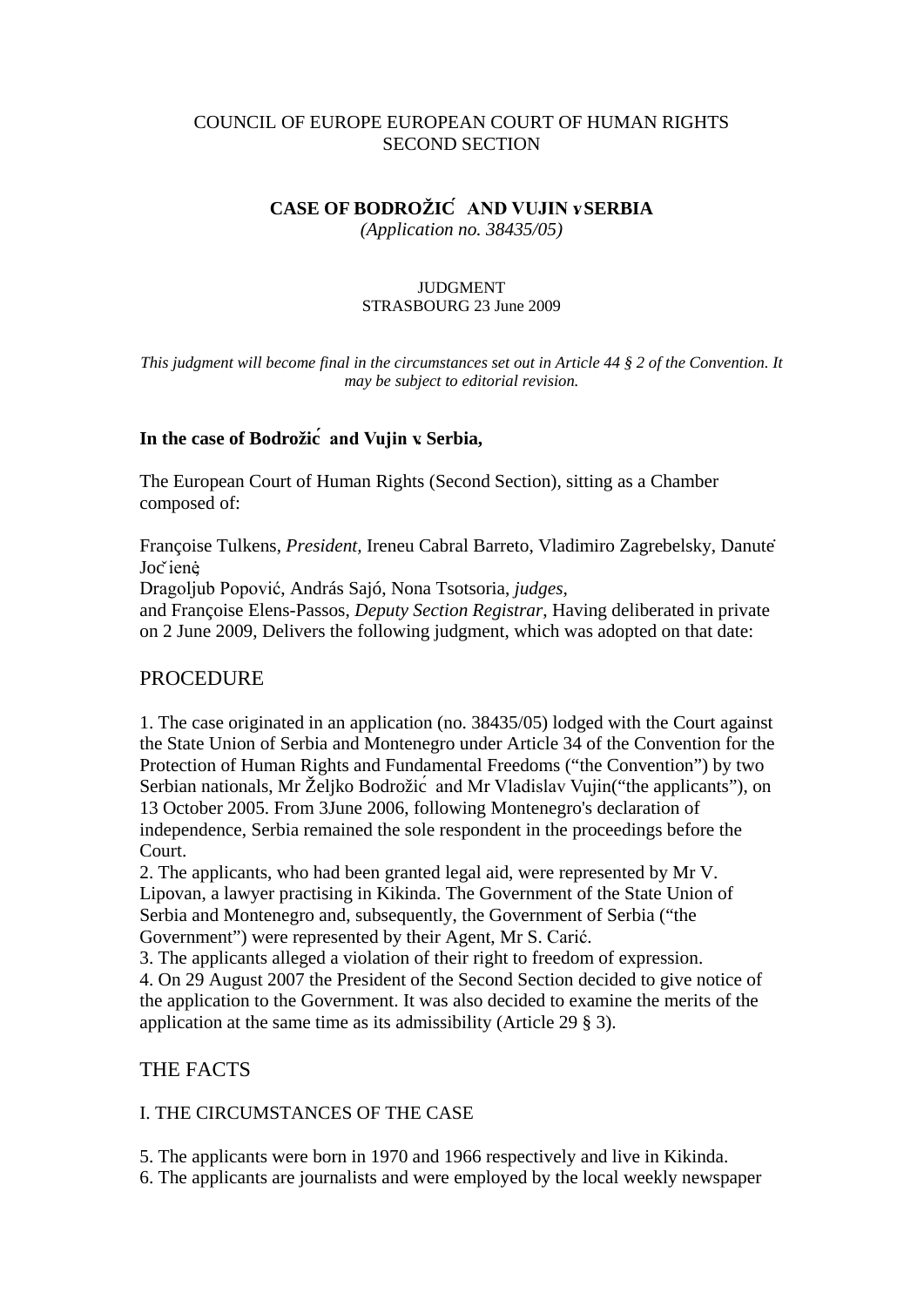### *Kikindske*.

7. On 9 April 2004 the first applicant published an article criticising several criminal convictions he and another journalist had incurred for defamation. The article was entitled 'They have not punished us much for what we are' ('*Malo su nas kaznili, kakvi smo'*) and, in so far as relevant, read as follows:

"Where will our souls go, we wonder. Are we *Superhiks* [*the most prominent villain from the 'Alan Ford' comic book*] of Kikinda, who take from the poor and give to the rich? Are we arrogant spendthrifts who waste money belonging to all Kikinda citizens, so that poor people have to pay our fines for offensive writing? Has the judge D.K.... punished us too mildly and shouldn't he have satisfied the request of the lawyer S.K. and deservedly ripped us off to the tune of 150,000 dinars? But couldn't our prosecutor, who is surely not a blonde, but is being whistled at by workers on strike, have asked for more, since [another column in the K. newspaper] ruined his reputation acquired over decades, and in particular over the past year or two, when he so 'skilfully' drafted dismissals to all the [']non-workers['] and the opposition from [a local factory]? And what should the citizens who finance our public company do and think? Could they also wonder who gave us the right to write insulting texts so that the judges of Kikinda must punish us?... Do we have the right to deny that people are tired of such a behaviour of ours...? Do we have the right to deny our fellow citizens their wish for a quiet life, free of stress and various court proceedings? Do we have a soul, we wonder out loud, and if we do, where will it go after we've prepared another scandal? We should be ashamed of ourselves." 8. In the same issue, the second applicant was the editor of the page entitled

'Amusement', consisting of anagrams, jokes, a crossword and a horoscope. In the top middle section of the page there was a photo of a blonde woman in her underwear, next to which there was a text, which, in its relevant part, read as follows:

"JPICK and the manager were visited by a blonde the other day. For that occasion the blonde was whistled at by the workers who were not on strike. And she wasn't even a lawyer..."

On the left of the photograph, there was a small box containing three anagrams, the first of which was an anagram of S.K.'s name.

9. Shortly after publication of the above, S.K. instituted private criminal proceedings for insult against the applicants in the Kikinda Municipal Court.

10. On 14 February 2005 the court convicted the applicants of insult. The court fined each of them 12,000 dinars (RSD, approximately EUR 150), ordering them jointly to pay S.K. another RSD 16,000 (approximately EUR 200) in respect of the costs of the proceedings.

11. In its judgment, the first-instance court defined insult as a statement or an action objectively humiliating to a certain individual, constituting an attack on his or her honour. Acknowledging that S.K. was a public figure, the court explained that under domestic law an action done by way of a joke was not a criminal offence as long as that joke did not overstep acceptable boundaries and become insulting. The applicants must have known that S.K. considered their articles insulting, since they had previously been convicted of using identical terms about him. The court took particular note of the fact that the applicants mentioned S.K. directly and indirectly on several different pages of the same newspaper, and concluded that S.K. had proved that those texts had insulted him just by instituting the private criminal proceedings. In particular, the court held as follows:

"Such writing by the defendants demonstrates the intention to demean the private prosecutor [S.K.]. This is so because it is clear that the defendants, in different ways and in different sections [of the newspaper], compared the private prosecutor to a female, which comparison is objectively insulting in society. Namely, in our mentality it is insulting to feminise a man, and jokes about blondes are not in the least flattering, because they portray blondes as stupid people subject to mockery."

12. On appeal, on 4 May 2005 the Zrenjanin District Court upheld the first- instance judgment and its reasoning.

### II. RELEVANT DOMESTIC LAW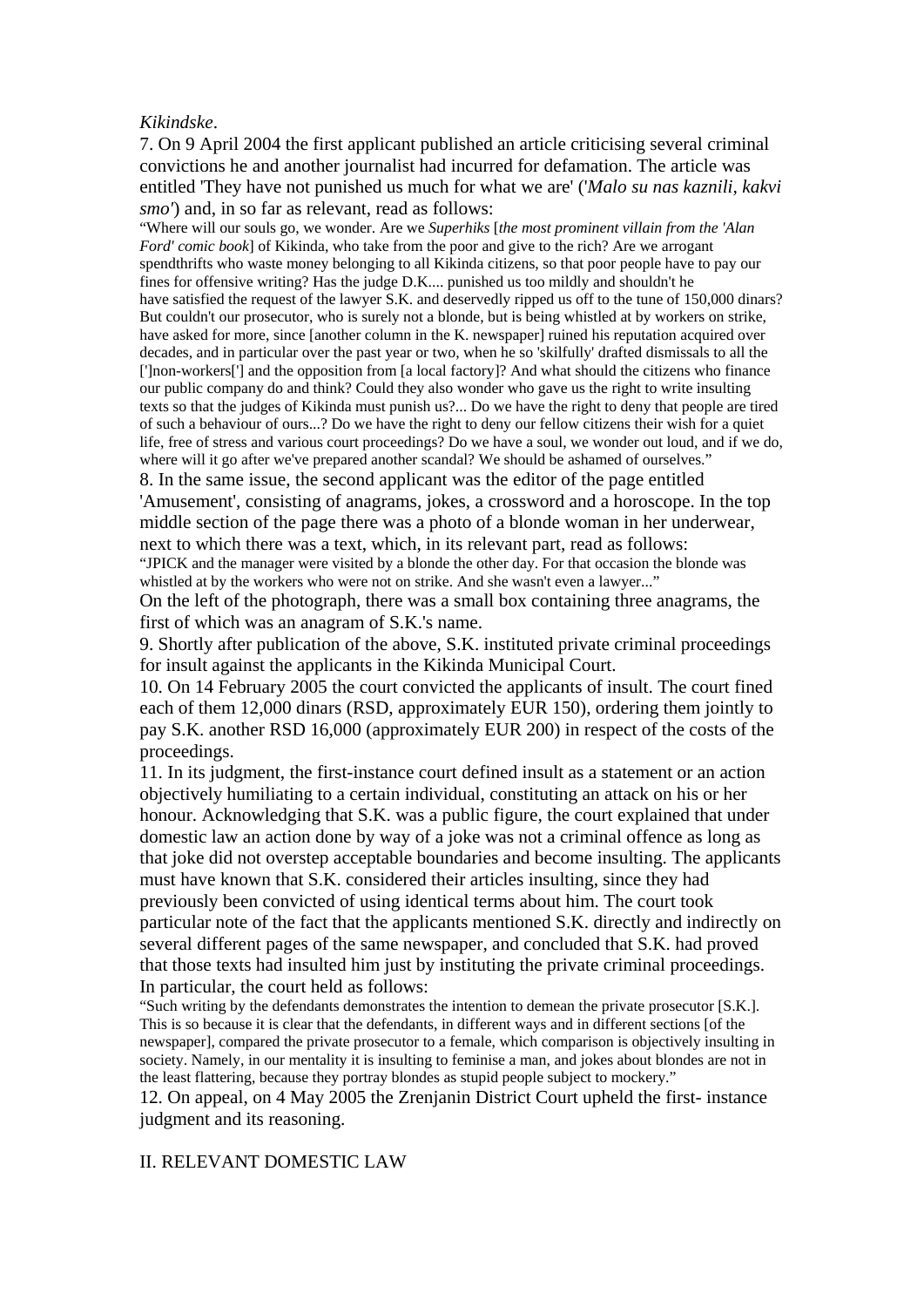13. The relevant provisions of the Constitution of the Republic of Serbia 2006 (*Ustav Republike Srbije*; published in the Official Gazette of the Republic of Serbia – OG RS – no. 98/06) read as follows:

#### **Article 170**

"A constitutional appeal may be lodged against individual decisions or actions of State bodies or organisations exercising delegated public powers which violate or deny human or minority rights and freedoms guaranteed by the Constitution, if other legal remedies for their protection have already been exhausted or have not been prescribed."

14. The Criminal Code of the Republic of Serbia (*Krivič ni zakon Republike Srbije*; published in OG RS nos. 26/77, 28/77, 43/77, 20/79, 24/84, 39/86, 51/87, 6/89, 42/89, 21/90, 16/90, 49/92, 23/93, 67/93, 47/94, 17/95, 44/98, 10/02, 11/02, 80/02, 39/03 and 67/03), in so far as relevant, reads as follows:

#### **Article 93**

"1. Whoever insults another shall be fined or punished by imprisonment not exceeding three months. 2. Whoever commits an act described in [the above] paragraph ... through the press ... or at a public meeting shall be fined or punished by imprisonment not exceeding six months."

#### **Article 96**

"1. ... [no one] ... shall ... be punished for insulting another person if he [or she] does so in a scientific, literary or artistic work or a serious critique, in the performance of his [or her] official duties, his [or her] journalistic profession, as part of a political or other social activity or in defence of a right or of a justified interest, if from the manner of his [or her] expression or other circumstances it is clear that there was no [underlying] intent to disparage.

2. In situations referred to above, ... [the defendant] ... shall not be punished for claiming or disseminating claims that another person has committed a criminal offence prosecuted *ex officio*, even though there is no final judgment to that effect ... , if he [or she] proves that there were reasonable grounds to believe in the veracity of ... [those claims] ..."

15. The General Criminal Code (*Osnovni krivič ni zakon*; published in the Official Gazette of the Socialist Federal Republic of Yugoslavia - OG SFRY - nos. 44/76, 36/77, 34/84, 37/84, 74/87, 57/89, 3/90, 38/90, 45/90, 54/90, the Official Gazette of the Federal Republic of Yugoslavia - OG FRY - nos. 35/92, 37/93, 24/94, 61/01 and OG RS no. 39/03), in so far as relevant, reads as follows: **Article 39**

"... 3. If the fine cannot be collected, the court shall order a day of imprisonment for each 200 dinars of the fine, provided that the overall term of imprisonment does not exceed six months.

4. If the convicted person pays only a part of the fine [imposed], the rest shall ... be converted into imprisonment, and if the convicted person [subsequently] pays the remainder of the fine, his [or her] imprisonment shall be discontinued."

#### THE LAW

### I. ALLEGED VIOLATION OF ARTICLE 10 OF THE CONVENTION

16. The applicants complained that their right to freedom of expression had been violated, contrary to Article 10 of the Convention, which reads in its relevant part as follows:

"1. Everyone has the right to freedom of expression. This right shall include freedom to hold opinions and to receive and impart information and ideas without interference by public authority and regardless of frontiers. ...

2. The exercise of these freedoms, since it carries with it duties and responsibilities, may be subject to such formalities, conditions, restrictions or penalties as are prescribed by law and are necessary in a democratic society ... for the protection of the reputation or rights of others ..."

#### **A. Admissibility**

17. The Government invited the Court to reject the application for non-exhaustion of domestic remedies. In particular, they submitted that the applicants had failed to lodge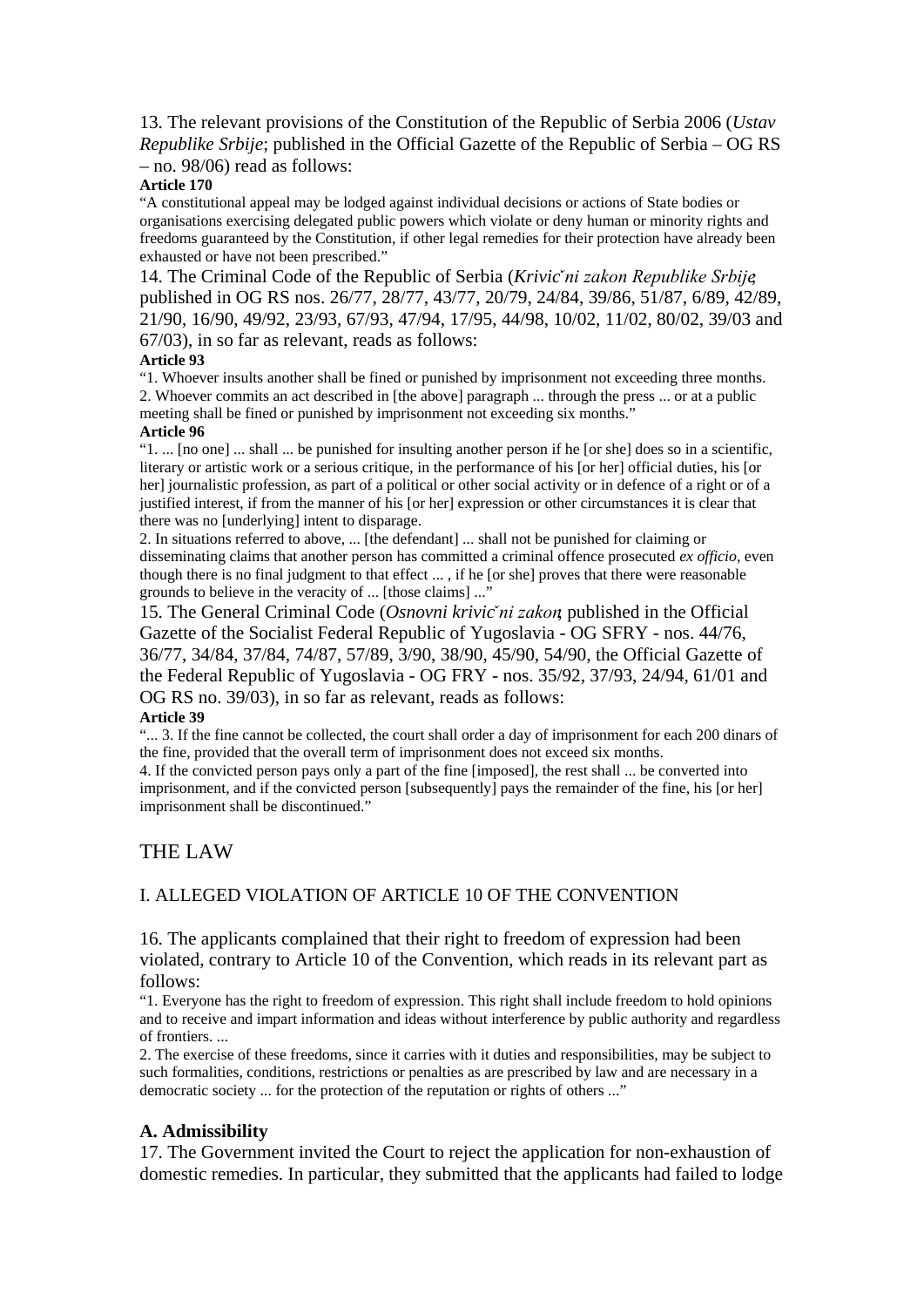an appeal with the Constitutional Court under Article 170 of the new Serbian Constitution.

18. The applicants contested that argument, claiming that a constitutional appeal may not be regarded as a remedy they needed to exercise, since the Constitutional Court had been operational only since late 2007, whereas they had lodged their application with the Court in 2005.

19. The Court has already held that this constitutional remedy could not be deemed effective within the meaning of its established case-law under Article 35 § 1 of the Convention (see *Cvetković v. Serbia*, no. 17271/04, § 42, 10 June 2008), at the very least as regards applications lodged with it before 24 November 2007. It finds no reason to depart from such a conclusion in the present case and therefore dismisses the Government's objection.

20. The Court further notes that the application is not manifestly ill-founded within the meaning of Article 35 § 3 of the Convention. It also notes that it is not inadmissible on any other grounds. It must therefore be declared admissible.

## **B. Merits**

### *1. The Government's submissions*

21. The Government submitted that the article was one in a series of articles published by the applicants concerning S.K. In respect of its content, the Government submitted that "comparison of men to women, especially to blonde ones, constituted an attack on the personal integrity and dignity of men, as understood in the social environment which prevails in the respondent State" ("*poređenje muškarca sa ženama, naroč ito plavušama, predstavlja napad na lič ni integritet i dostojanstvo muškarca, prema preovlađujućem shvatanju društvene sredine tužene*"). By so doing, the applicants had overstepped the limits of permissible criticism of S.K. and the domestic courts had correctly found that the language used in the first applicant's article as well as in the second applicant's anagram had been offensive and damaging to S.K.'s reputation. Moreover, since there had been no general interest in the applicants' texts, their sole purpose had been to offend S.K.

22. Unlike the domestic courts, the Government did not characterise S.K. as a public figure, submitting that he had been well known as a lawyer only to the inhabitants of the small town of Kikinda. However, given the special position of lawyers in the administration of justice, the Government claimed that it had been necessary to prosecute the applicants for mocking S.K., since further offensive articles about him might have restricted his choice of clients in future cases.

### *2. The applicants' submissions*

23. The applicants submitted that both the domestic courts and the Government had misunderstood the object of their writings. Namely, S.K. was representing the director of a large local factory which had become insolvent. In the first text which the applicants published in this connection, they mentioned that the factory workers whistled at the sight of the management accompanied by S.K., "even though he was not a blonde". In that way, they wished to address humorously the serious unemployment issues of the factory's workers. It appears from the applicant's submissions, although they provided no documents in support, that S.K. had instituted one or more criminal proceedings against them on account of this first text and that the domestic courts had convicted the applicants of insult.

24. The applicants further argued that the object of the texts resulting in their present conviction was a satirical criticism of the courts for imposing absurd criminal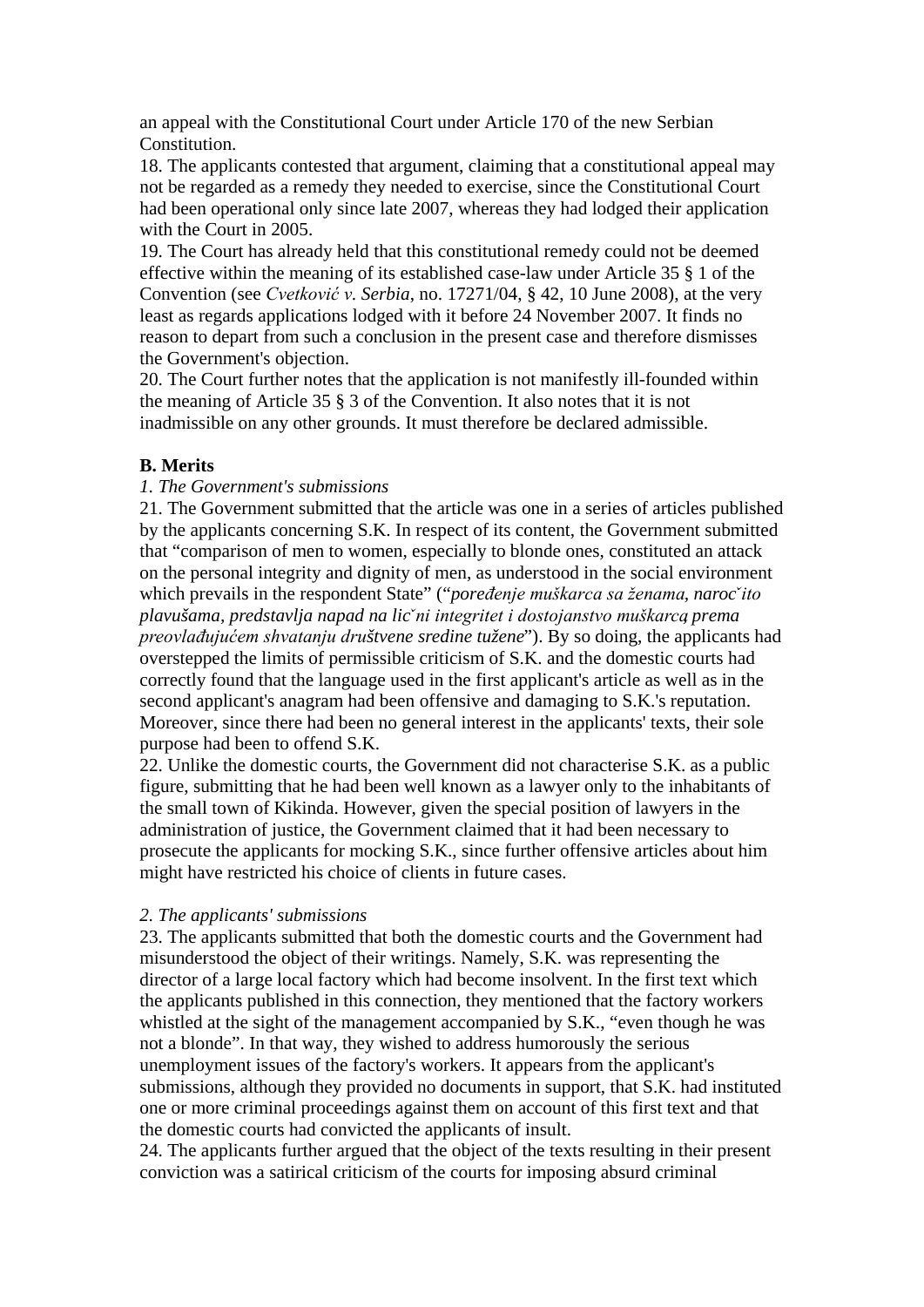sanctions on journalists, who had merely sought to provoke public reactions to the economic events in their town.

25. Lastly, the applicants agreed with the domestic courts that S.K. had been a public figure and that his threshold of acceptable criticism should therefore be higher than that of a private individual. It is true that he was known only to the population of Kikinda but, given that the newspaper which had published the articles had also been local, the notion of a "public figure" should be interpreted accordingly.

#### *3. The Court's assessment*

### **(a) "Prescribed by law"**

26. It was not disputed that the applicants' conviction for insult amounted to an "interference" with their right to freedom of expression and that it was "prescribed by law" under Article 93 of the Criminal Code as worded at the material time (see paragraph 14 above).

### **(b) "Legitimate aim"**

27. It was also common ground this interference with the applicants' rights pursued the legitimate aim of the protection of the rights of others, namely the reputation of S.K. What remains to be established is whether the interference was "necessary in a democratic society".

### **(c) Necessary in a democratic society"**

28. The Court reiterates that freedom of expression, as secured in paragraph 1 of Article 10, constitutes one of the essential foundations of a democratic society. Subject to paragraph 2, it is applicable not only to "information" or "ideas" which are favourably received or regarded as inoffensive, but also to those which offend, shock or disturb (see, among many other authorities, *Lepojić v. Serbia*, no. 13909/05, § 73, 6 November 2007, and *Filipović v. Serbia*, no. 27935/05, § 53, 20 November 2007). 29. The Court would further emphasise the essential function which the press fulfils in such a society. Although the press must not overstep certain bounds, particularly in respect of the reputation and rights of others, its duty is nevertheless to impart – in a manner consistent with its obligations and responsibilities – information and ideas on all matters of public interest. Journalistic freedom also covers possible recourse to a degree of exaggeration, or even provocation (see *Dalban v. Romania* [GC], no. 28114/95, § 49, ECHR 1999-VI).

30. It is in the first place for the national authorities to assess whether there is a "pressing social need" for a restriction on freedom of expression and, in making that assessment, they enjoy a certain margin of appreciation (see *Lindon, Otchakovsky-Laurens and July v. France* [GC], nos. 21279/02 and 36448/02, § 45, ECHR 2007-...). In cases concerning the press, the State's margin of appreciation is circumscribed by the interests of a democratic society in ensuring and maintaining a free press. The Court's task in exercising its supervisory function is to look at the interference complained of in the light of the case as a whole and to determine whether the reasons adduced by the national authorities to justify it are "relevant and sufficient" (see *Vogt v. Germany*, judgment of 26 September 1995, Series A no. 323, pp. 25-26, § 52; *Jerusalem v. Austria*, no. 26958/95, § 33, ECHR 2001-II).

31. In the instant case, the Court takes note of the complex factual background of the applicants' relationship with S.K. and the various criminal proceedings which appear to have consequently taken place. This notwithstanding, the scope of the present application is limited to the applicants' conviction of 14 February 2005. 32. The Court firstly observes that in his text the first applicant implicitly compared S.K. to a blonde woman, and, by way of irony, strongly criticised his previous convictions by the domestic courts. The text read as a whole cannot, however, be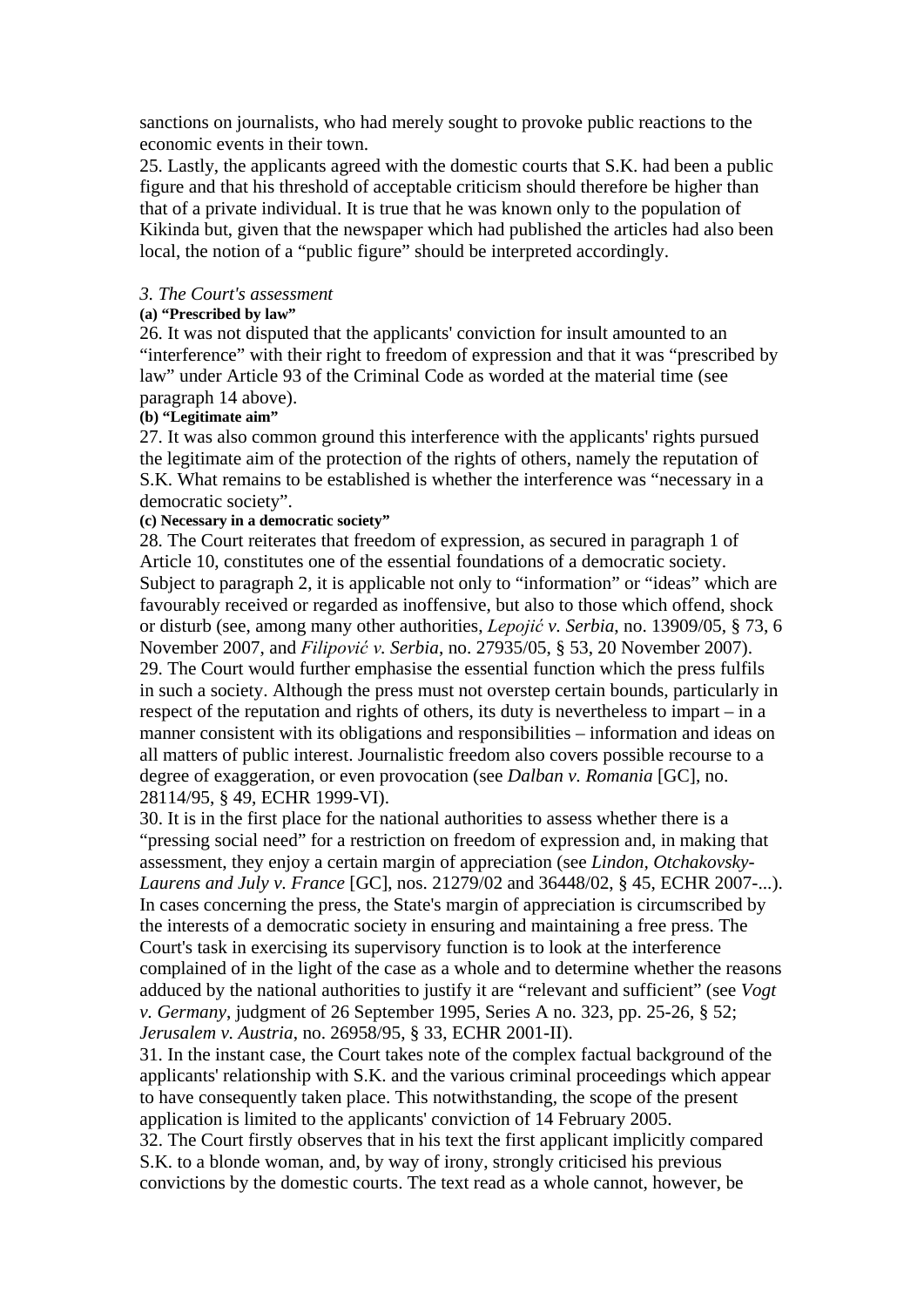understood as a gratuitous personal insult of S.K. but rather a general disapproval of the domestic courts' practice in punishing journalistic freedom of expression. The first applicant thereby raised an important issue of general interest, which he considered significant for the whole of society and thus open for public debate. The Court reaffirms that, pursuant to its long-standing practice, there is little scope under Article 10 § 2 of the Convention for restrictions on the debate of public interest questions (see *Nilsen and Johnsen v. Norway* [GC], no. 23118/93, § 46, ECHR 1999-VIII). 33. As regards the second applicant, he posted an anagram of S.K.'s name in the vicinity of a photograph of a blonde woman and an accompanying text, which did not explicitly mention S.K., but contained certain allusions to him (see paragraph 8 above). The entirety of the second applicant's text being humorous in content and published under the newspaper's 'Amusement' column, cannot, in the Court's view, but be understood as a joke rather than a direct statement maliciously aimed at offending S.K.'s dignity.

34. As to whether S.K. could be regarded as a public figure, the Court reiterates that a private individual lays himself open to public scrutiny when he or she enters the arena of public debate (see *Jerusalem v. Austria*, cited above, §§ 38-39). In the instant case, the parties agreed that S.K., who was an attorney, had represented the management of a factory in a high-profile insolvency case and had therefore become a well-known figure in the town of Kikinda. Given that the articles had been published in that town's local newspaper, the Court accepts the qualification of S.K. as a public figure by the domestic courts. S.K. had entered the arena of public debate and therefore should have had a higher threshold of tolerance towards any criticism directed at him. 35. The Court further needs to examine whether the reasons adduced by the domestic courts in convicting the applicants were "relevant and sufficient" to justify the interference which occurred. The Court is struck by the first argument of the domestic courts in this connection, as later endorsed by the Government, that comparing an adult man to a blonde woman constituted an attack on the integrity and dignity of men. Moreover, the domestic authorities considered such a comparison objectively insulting within their society. However, the Court finds that argument derisory and unacceptable.

36. Secondly, the domestic courts interpreted as offensive the fact that the applicants had mentioned S.K. in different parts of the same issue of the newspaper. Again, the Court must disagree. The applicants' texts obviously contained a certain degree of mockery but could not, in the circumstances of the case, have been considered so insulting as to require the severe sanction of a criminal conviction. 37. Thirdly, by observing that S.K. had already proven the insulting nature of the applicants' texts merely by instituting proceedings against them, the domestic courts implicitly rendered any defence raised by the applicants devoid of any practical effect. 38. In view of the above, the Court considers that there was no "pressing social need" to restrict the applicants' freedom of expression, nor were the reasons adduced by the domestic courts relevant or sufficient to justify that interference.

39. Lastly, the Court reiterates that, when assessing the proportionality of the interference, the nature and severity of the penalties imposed are also factors to be taken into account (see *Cumpănă and Mazăre v. Romania*, no. 33348/96, 17 December 2004, §§ 111-124; *Sokołowski v. Poland*, no. 75955/01, § 51, 29 March 2005). In this connection, the Court points out that recourse to criminal prosecution against journalists for purported insults raising issues of public debate, such as those in the present case, should be considered proportionate only in very exceptional circumstances involving a most serious attack on an individual's rights (see, *mutatis*